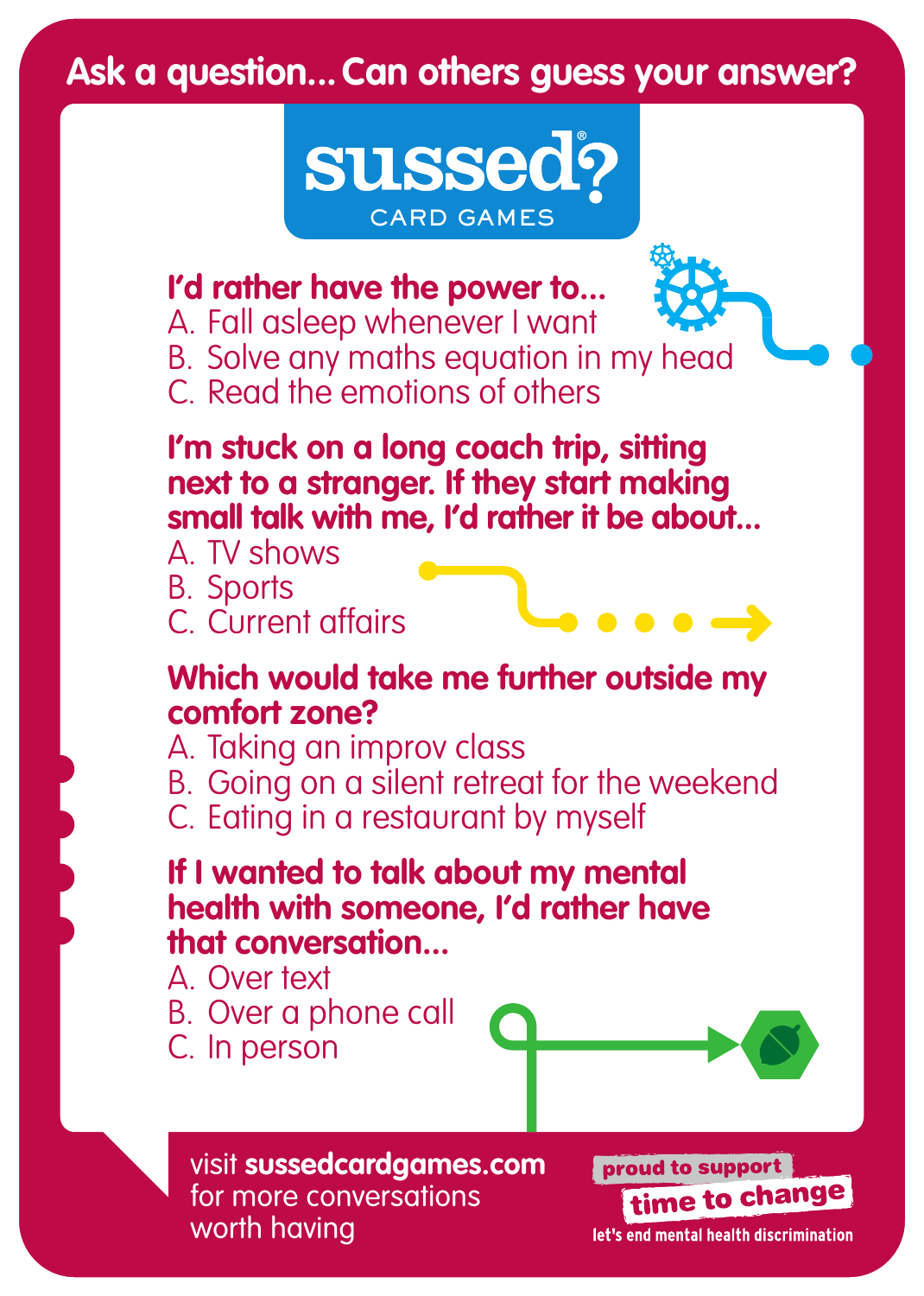

## **Which small gesture do I do more often?**

A. Tell people I love them

- B. Tell people I'm proud of them
- C. Tell people I miss them

### **Given only one week, which do I feel more confident I could learn to do?**

A. Solve a Rubik's cube B. Train a poorly behaved dog

C. Master a Fortnite dance

## **I'm more likely to get nervous when I...**

- A. Go places I've never gone before
- B. Do things I've never done before
- C. Meet people I've never met before

#### **Over the past few years, I've found that the people around me...**

- A. Are more comfortable discussing mental health
- B. Are less comfortable discussing mental health
- C. Are as comfortable talking about mental health as they ever were

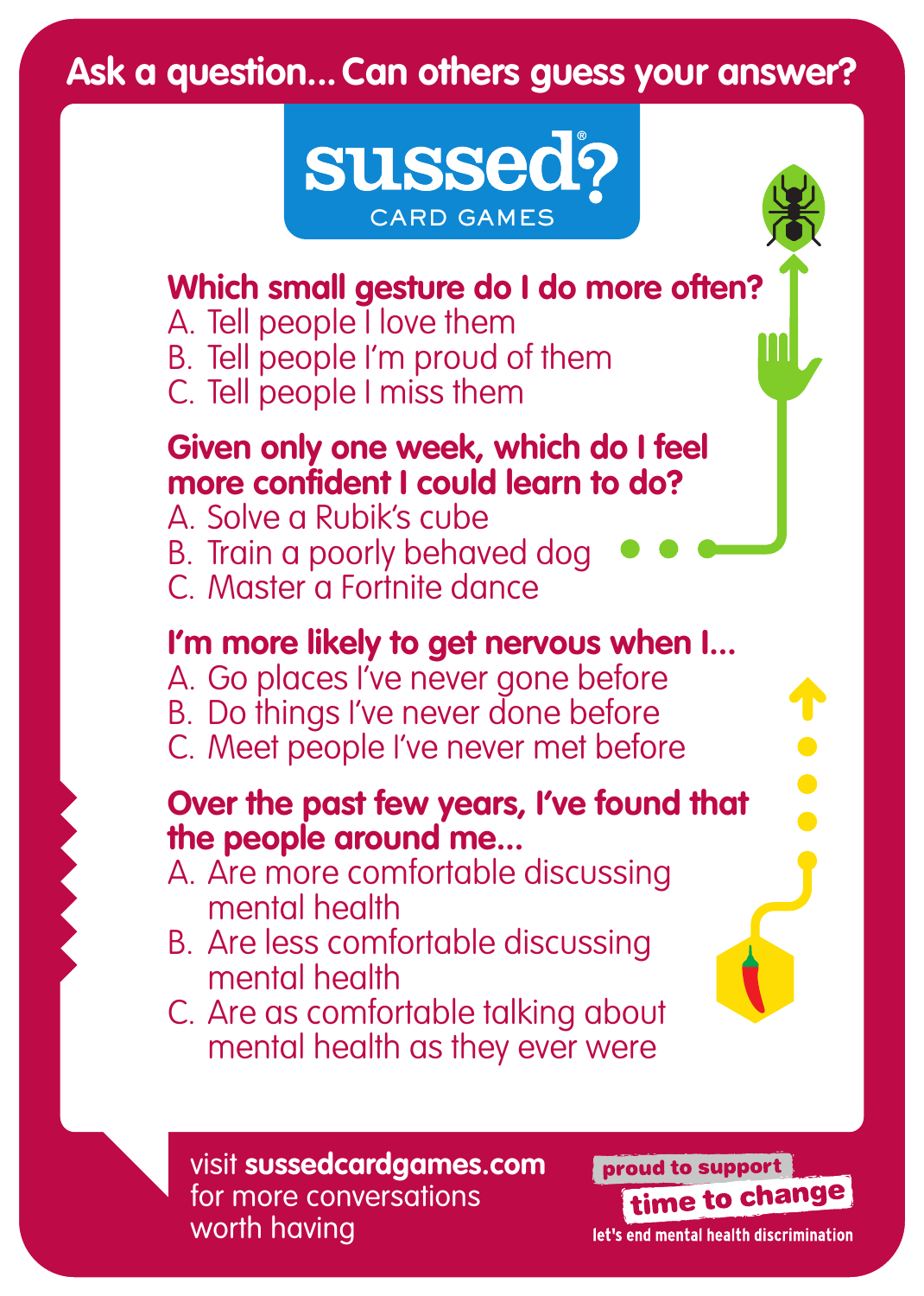

### **If I could have one wish, which would it be?**

A. To always have positive dreams B. To see the best in every situation C. To never get embarrassed

### **I think a stranger would learn more about me if they read...**

A. A diary of my dreams B. A diary of my nightmares C. My calendar

### **Which is more likely to keep me up at night?**

A. A mistake made B. An argument unresolved C. An opportunity missed

## **Where would I like to see the biggest change in how mental health is discussed?**

A. In the news B. In workplaces C. In schools





visit **sussedcardgames.com** for more conversations worth having